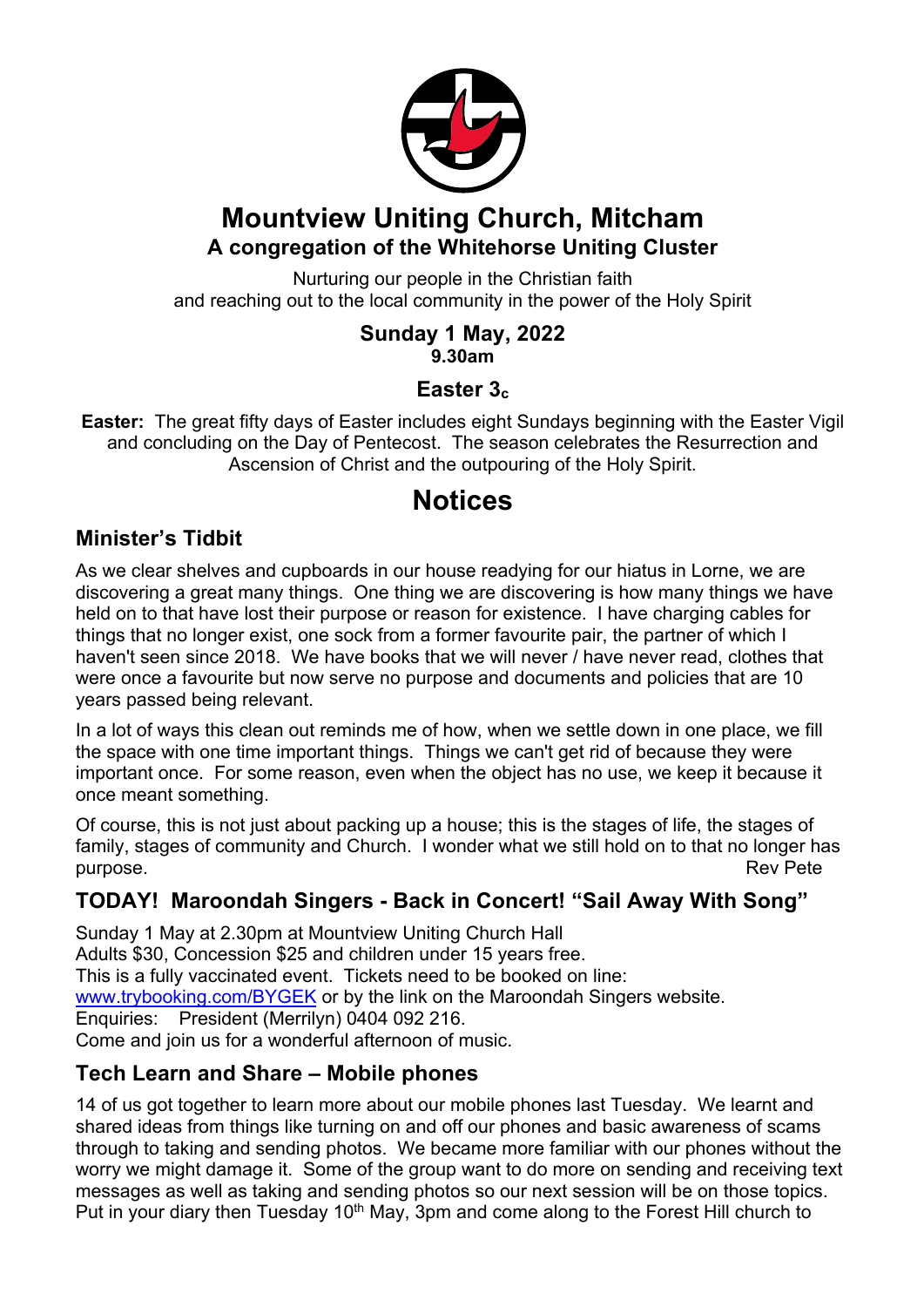learn and play with your phones. If you missed our last session, no matter. Come along anyway.

#### **Thanks and farewell Pete, Maryanne, Mason and Mikayla**

The ministry team wants to express our appreciation to Pete, Maryanne, Mason and Mikayla for their time with us. We would like to thank Pete for his passion, drive, ideas and encouragement over the last 12 months as part of the ministry team. His work on, and as part of the team, has challenged us with new ideas and skills while helping us establish our ministry team in the Cluster. Our love and prayers go with Pete, Maryanne, Mason and Mikayla as they take this next step in their journey.

#### **Memorial Service – Joyce Suto**

2pm on Wednesday 15th June 2022 Contact Rev Tina on 0423 715 590 for further details.

#### **Centre 81 and the Police Care Packages**

Prior to Covid 19, our congregations, facilitated by Centre 81, gave very generously to the packages that the Police provide to needy families, and lonely singles. We have been asked again this year, if we would be willing to participate. Of course, the answer is "Yes!"

The packages are received with appreciation and graciousness, and it a wonderful way to express our Outreach into the Community. Our plan is that all food that is placed in the Centre 81 basket by the front door will be part of our collection.

If you would prefer to shop for items gradually, put them aside, until near the date for collection, they may then be brought to Church, or delivered to Centre 81 on Tuesday & Friday mornings, between 10.00 a.m. and 12.00 noon, or alternatively, if you let Jill know, she will be very happy to collect them.

We will collect food until June 12th, so that we may then prepare the bags, and have them ready for June 20th.

Suggested items:

- For the kids: Books, colouring books, pencils, games, lollies, soft toys etc.
- Food and toiletries: coffee, tea, canned fish, canned fruit, spaghetti/baked beans, canned meals, pasta and pasta sauce, noodles, sweet/savoury biscuits, long life milk, soup, long life custard, jellies, vegemite/jam/peanut butter, toilet paper, tissues, toothpaste, soap, hand sanitiser, deodorant.

We hope that together, we may make a difference.

Thankyou from the Committee at Centre 81

#### **Centre 81 Receptionists' Lunch**

Our BYO lunch will be held at Centre 81 at 12.30 p.m. on Friday, May 6. We hope that as many as possible will be able to attend. Thank you, Jill many as possible will be able to attend.

#### **Centre 81 Election Day Book Stall**

I guess that many of you would have read copious amounts of books during the Covid 19 Pandemic. If you would like to pass some of them on to Centre 81, for resale at our Book Stall, on Election Day, May 21, 2022, that would be much appreciated.

Three options for collection:

- 1. Bring them to Church, and the Committee members will collect them from there
- 2. Take them to Centre 81 on Tuesday or Friday mornings between 10 am & 12 noon
- 3. If you would like them to be collected from your home, please contact Jill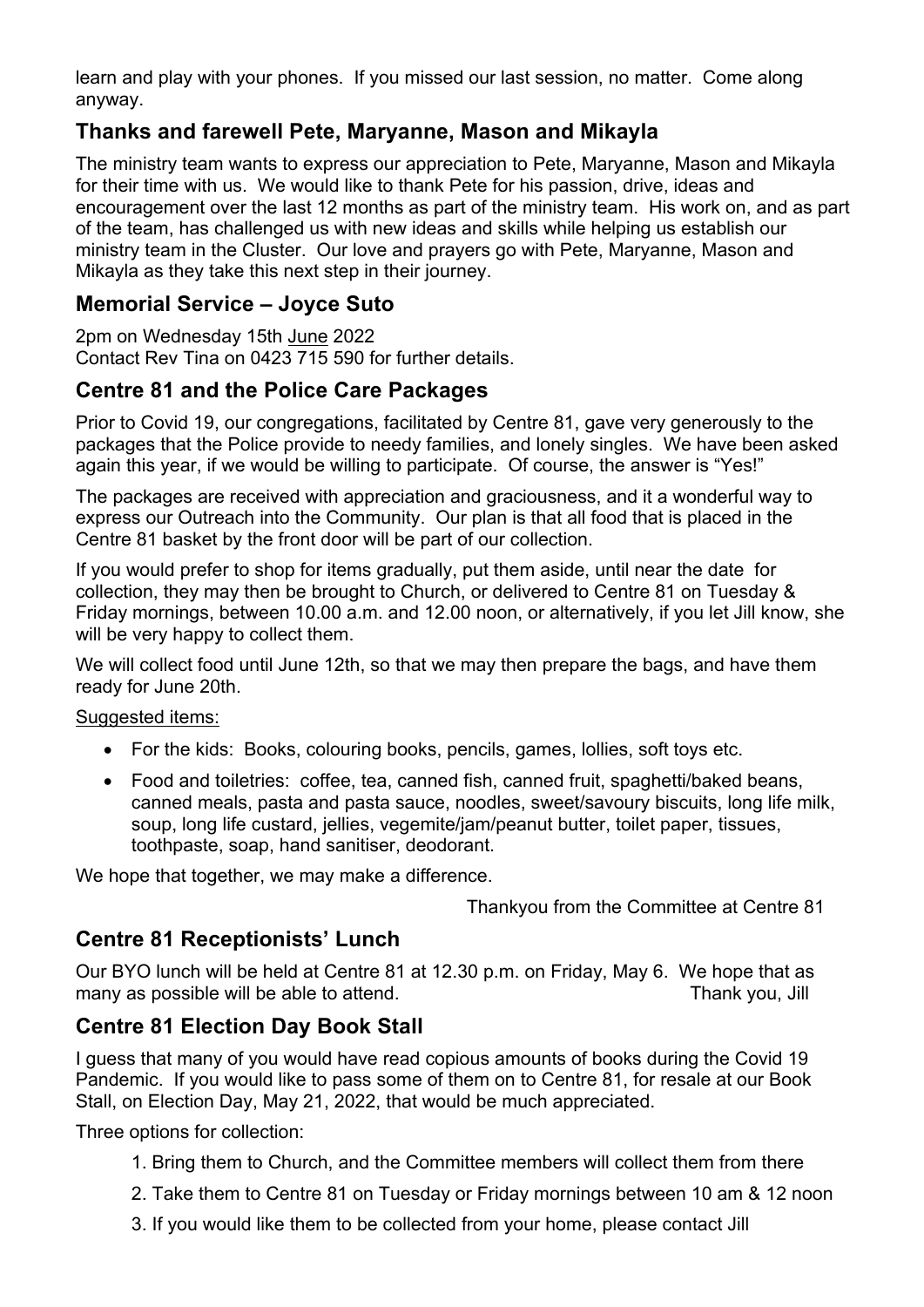This is a fund raising effort to support the work of the Centre 81 Drop-in/Care Centre,

Thankyou from the Centre 81 Committee

## **Thank you**

It was great to see so many people mingling together last Sunday for worship and then hearing from Phil McCredden about the very positive findings from the survey we completed a number of weeks ago. It was good to hear that a huge majority of Cluster members feel very positive about coming together and that news seemed to stimulate plenty of discussion and input to our workshops and during the lunch break. Thank you to everyone who participated. We are grateful to you all for devoting the time to stay after worship and share your thoughts as we continue on the journey. Lynne Rosenthal and Tim Menger

#### **Mountview Prayers of the People providers**

We want to assure those who contribute to worship by writing the Prayers of the People that the preparation of your prayers on your designated week is always appreciated. Even if your particular Sunday is a 'Together at 10' worship, we still appreciate receiving your prayers. Often you will be asked by the ministry team to read them during worship but, even if this is not the case, they are usually used in the written worship resource circulated to all Cluster congregations for that Sunday. Occasionally, there may be a reason why this is not the case, but generally, we rely on receiving them and we are very grateful for your time in preparing them.

We also wish to advise that we have brought forward the time for receiving the prayers by a few hours. We would appreciate **receiving them by midday Thursday, please,** to the same 'multi-media' email address. You will be working to the same new deadline as the ministry team and we feel that this will greatly help our coordination and preparation of the worship resources. With thanks and appreciation, Lynne Rosenthal, Geoffrey Willis.

#### **BBQ on May 21 … still some gaps in the roster!**

A sausage sizzle is to be held on Election Day – May 21. If you can spare an hour or two to assist, please put your name on the roster located in the foyer. Please see Peter Cox for more details.

#### **Minutes of Mountview AGM held 19 December 2021**

Copies of these minutes were distributed via email some time ago and copies are available today from the bench in the foyer for those who do not receive email. Lynne Rosenthal

#### **Emergency Appeal: Ukraine Crisis**

Act for Peace (organizers of the Christmas Bowl Appeal) invites people to give generously to provide urgently needed food, medicine and temporary shelter to displaced families in the Ukraine. Donation envelopes are available from the foyer table. Alternatively you may make an online transfer to Act For Peace Ltd, BSB: 012 332, Account number: 2323 75215, Reference: A-45123-helpukraine.

#### **Whitehorse Cluster Website**

The website includes information about our Cluster, our ministry team's contact details, our Cluster News bulletins, as well as all our latest '@ Home Worship' resources. https://www.mountviewuca.org/whitehorse-cluster.html

## **Worship Roster**

**This Sunday 1 May:** Daniel Farnsworth Denyse Ward (VF) Peter Cox (F) Peter Cox (Lead Steward)

**Next Sunday 8 May:** (To be announced) Peter Cox (VF) Colleen Rowe (F) David Rowe (Lead Steward)